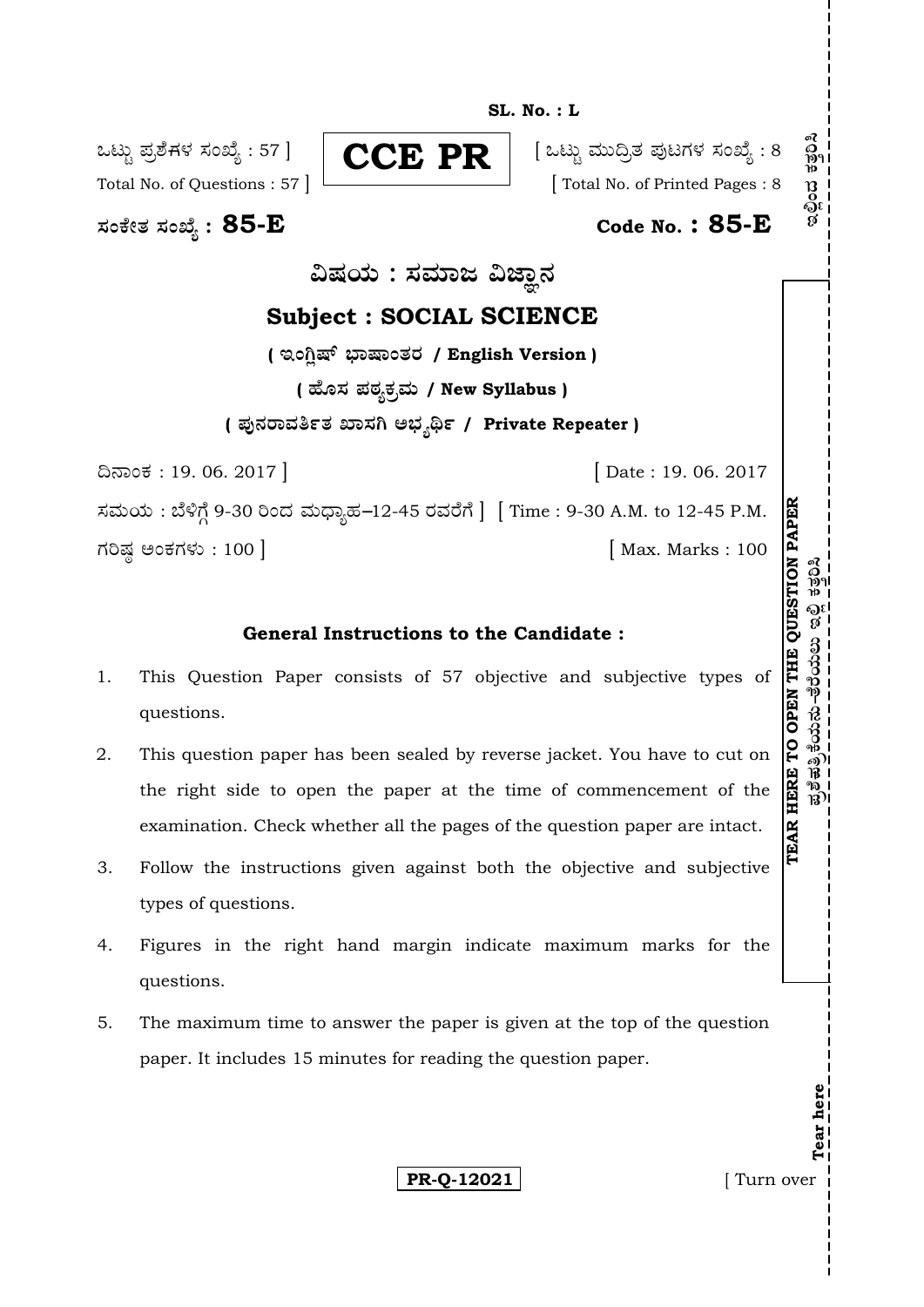#### **85-E** 2 **CCE PR**

I. *Four* alternatives are given for each of the following questions / incomplete statements. Only one of them is correct or most appropriate. Choose the correct alternative and write the complete answer along with its letter of alphabet.

 $10 \times 1 = 10$ 

1. In **Group-A** list of leaders and in **Group-B** their designations are given. Identify the group that matches.

|    | Group-A                                                                    |                  |                          |                         |               |       | Group-B                         |
|----|----------------------------------------------------------------------------|------------------|--------------------------|-------------------------|---------------|-------|---------------------------------|
|    |                                                                            | (a)              | Jawaharlal Nehru         |                         |               | (i)   | First President                 |
|    |                                                                            | (b)              | Dr. Rajendra Prasad      |                         |               | (ii)  | First Home Minister             |
|    |                                                                            | (c)              | Sardar Vallabhbhai Patel |                         |               | (iii) | Chairman of State Re-organizing |
|    |                                                                            |                  |                          |                         |               |       | Commission                      |
|    |                                                                            | (d)              | Justice Fazal Ali        |                         |               | (iv)  | First Prime Minister            |
|    |                                                                            | $\boldsymbol{a}$ | $\bm{b}$                 | $\boldsymbol{c}$        | d             |       |                                 |
|    | (A)                                                                        | iii              | iv                       | $\mathbf{i}$            | $\mathbf{ii}$ |       |                                 |
|    | (B)                                                                        | iv               | $\mathbf{i}$             | ii                      | iii           |       |                                 |
|    | $(C)$ i                                                                    |                  | $\rm ii$                 | $\overline{\text{iii}}$ | iv            |       |                                 |
|    | (D)                                                                        | $\mathbf{ii}$    | $\overline{\text{iii}}$  | iv                      | i.            |       |                                 |
| 2. | The leader who gave the popular slogan of 'Peace, Food and Land' among the |                  |                          |                         |               |       |                                 |

- following is
	- (A) Joseph Stalin (B) Mussolini
	- (C) Mao-Tse-Tung (D) Lenin.
- 3. The terrorist attack on Hotel Taj in Mumbai on 26/11 has strained the relations between
	- (A) India Nepal (B) India Myanmar
	- (C) India Pakistan (D) India Sri Lanka.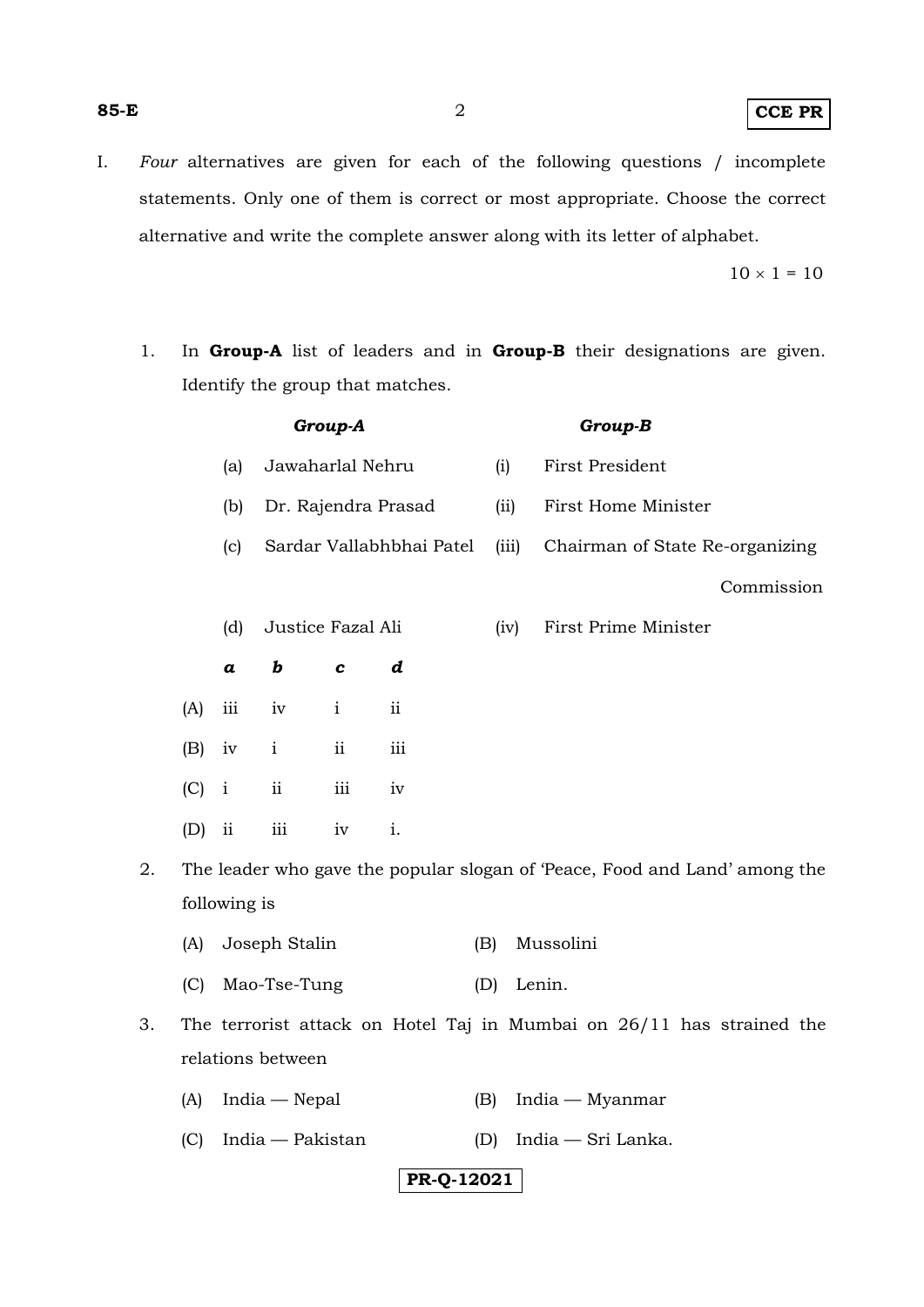- 4. 24th October, 1945 is a significant day because
	- (A) United Nations Organization ( UNO ) was established
	- (B) Commonwealth of Nations was started
	- (C) European Union was formed
	- (D) 'SAARC' Regional Organization was formed.
- 5. The act introduced by the government in 1976 to put an end to the labour discrimination is
	- (A) Employment Guarantee Act
	- (B) Untouchability Prohibition Act
	- (C) Child Labour Prevention Act
	- (D) Equal Wages Act.
- 6. The exact matching of the marked places in the map is



- (A) 1 Kosi, 2 Narmada, 3 Hirakud
- (B) 1 Nagarjuna Sagar, 2 Narmada, 3 Kosi
- (C) 1 Narmada, 2 Kosi, 3 Nagarjuna Sagar
- (D) 1 Kosi, 2 Nagarjuna Sagar, 3 Narmada.

**PR-Q-12021** [ Turn over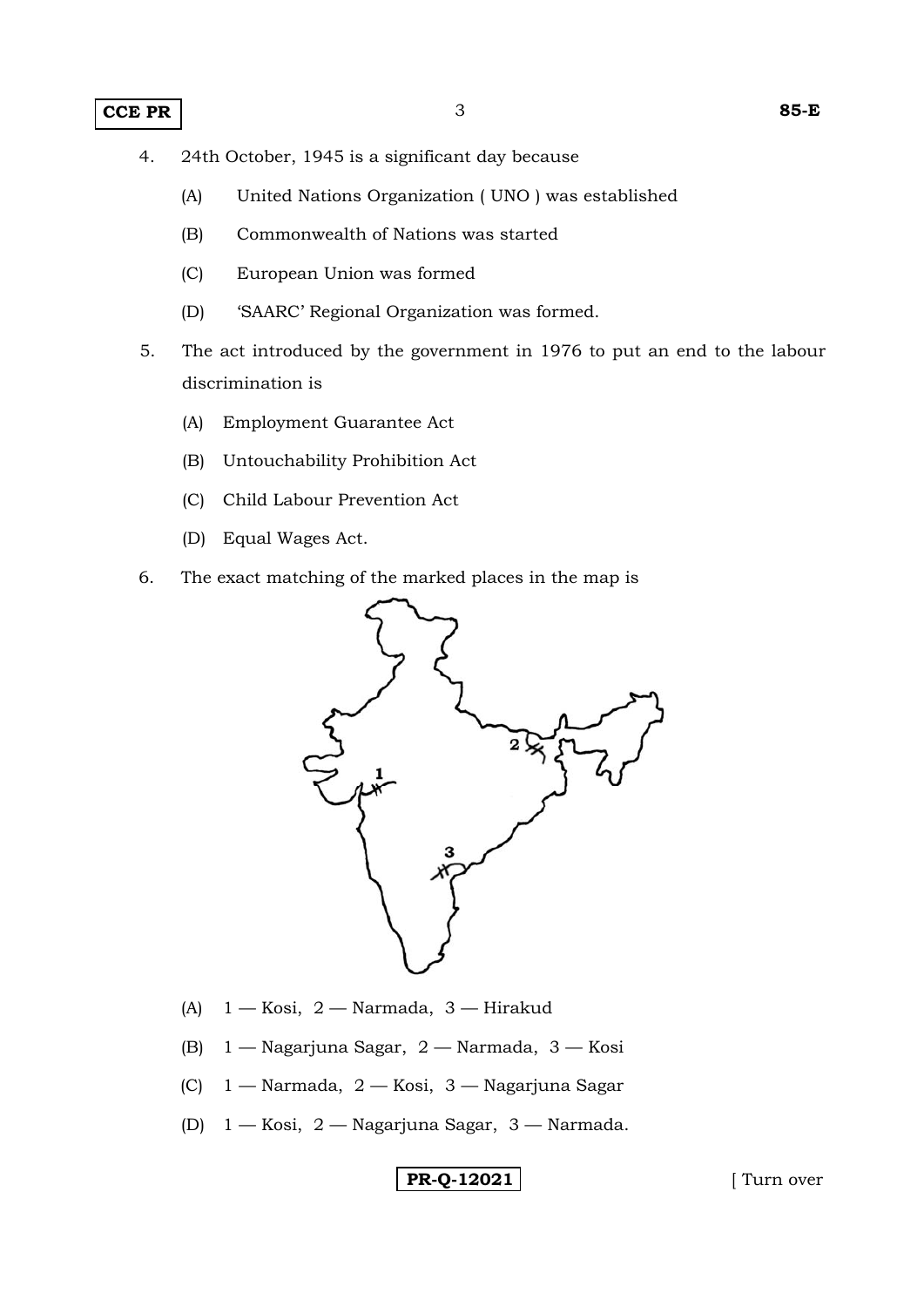- 7. The term 'Golden Revolution' denotes the progress achieved in the field of
	- (A) Gold Mining
	- (B) Horticulture
	- (C) Dairy Farming
	- (D) Fisheries.
- 8. The book 'Planned Economy for India' was written by
	- (A) Sir. M. Vishveshwarayya
	- (B) Dr. M. S. Swaminathan
	- (C) Dr. Verghese Kurien
	- (D) Dr. Norman Borlaug.
- 9. The type of bank account in which the deposited amount cannot be withdrawn before the maturity of the term is
	- (A) Savings Bank Account
	- (B) Current Account
	- (C) Recurring Deposit Account
	- (D) Term Deposit Account.
- 10. Mr. Pratap Reddy is associated with
	- (A) The Apollo Hospitals
	- (B) The Reliance Company
	- (C) Wipro Technologies
	- (D) Biocon Ltd.

#### II. Answer the following questions in a sentence each :  $14 \times 1 = 14$

- 11. What is meant by 'Kalachakra' ?
- 12. The Minto-Morley Reforms of 1909 led to the partition of India. How ?
- 13. Which European Nation ruled one of the parts of India for a very long period ?
- 14. Why did Government of Karnataka form Dr. D. M. Nanjundappa Committee ?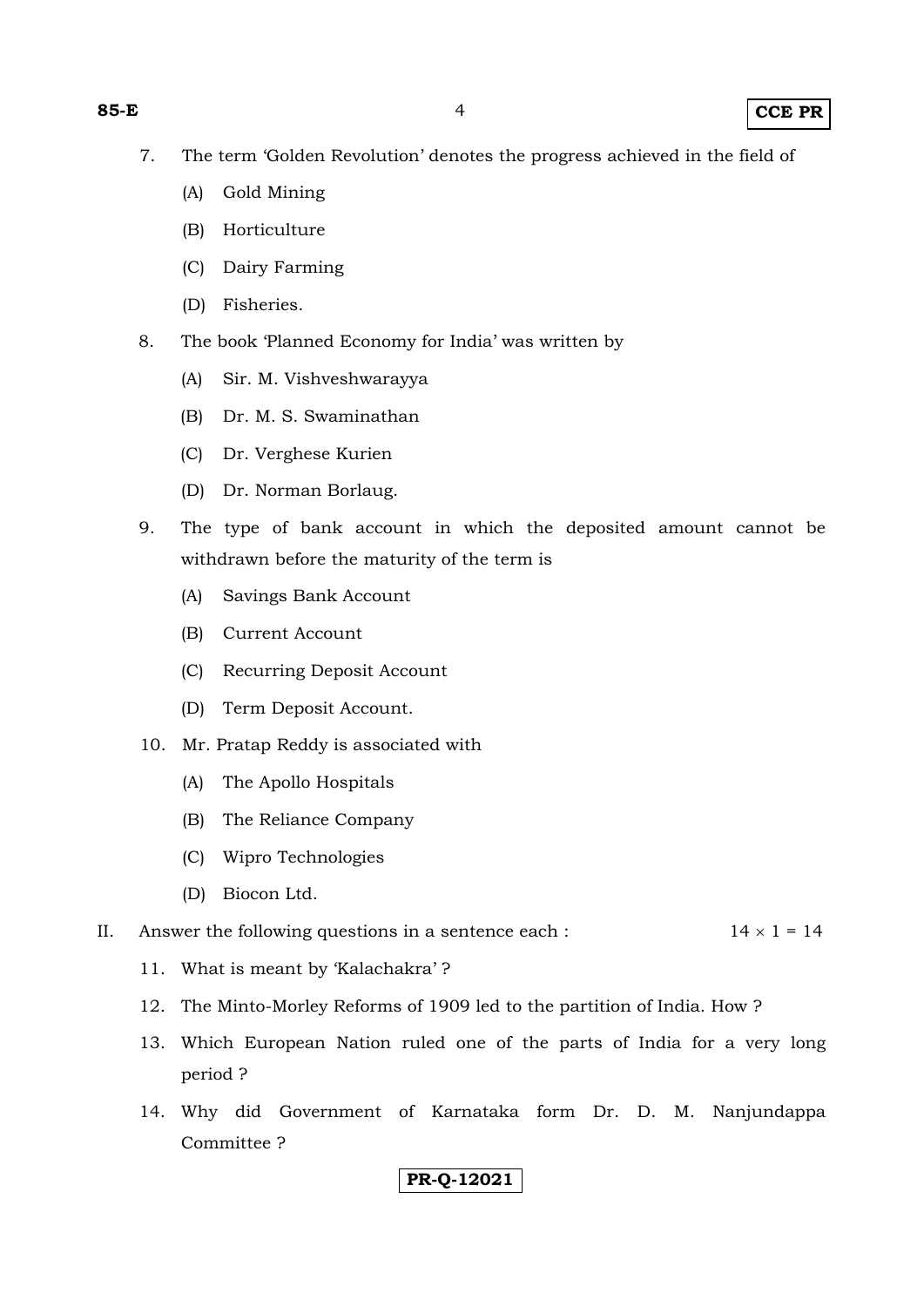- 15. The functions of the 'Trusteeship Council' of UNO has decreased. Why ?
- 16. What does the Article 24 of our Constitution declare ?
- 17. Why did the Government of India introduce the 'Prohibition of Pre-natal Gender Determination Test Act' ?
- 18. Which is the highest mountain peak in South India ?
- 19. Shifting cultivation has decreased in India. Why ?
- 20. Why is petroleum called 'Liquid Gold' ?
- 21. Which is the 'Silicon City of India' ?
- 22. What is meant by 'Post-Harvest Technology' ?
- 23. What is the duration of financial year in India ?
- 24. What is the main purpose of establishing 'District Industrial Centres' by the Government ?
- III. Answer the following questions in *two* sentences each :  $25 \times 2 = 50$ 
	- 25. What are the effects of the battle of Plassey ?
	- 26. What are the terms of the 'Treaty of Srirangapatna' ?
	- 27. What are the contributions of Raja Rammohan Roy to the Indian Socio-Religious reforms ?

#### OR

What are the reforms propagated by Sathya Shodhak Samaj ?

- 28. How did Nazi ideology destroy Germany ?
- 29. What are the measures taken by the Government to improve the status of women ?
- 30. What are the effects of terrorism ?
- 31. Explain the nature of a riot.
- 32. "Indian agriculture is gambling with the monsoons." Why ?
- 33. What are the effects of soil erosion ?
- 34. How can forest be conserved ?
- 35. How is Remote sensing technology helpful in tackling natural disasters ?

**PR-0-12021 I** Turn over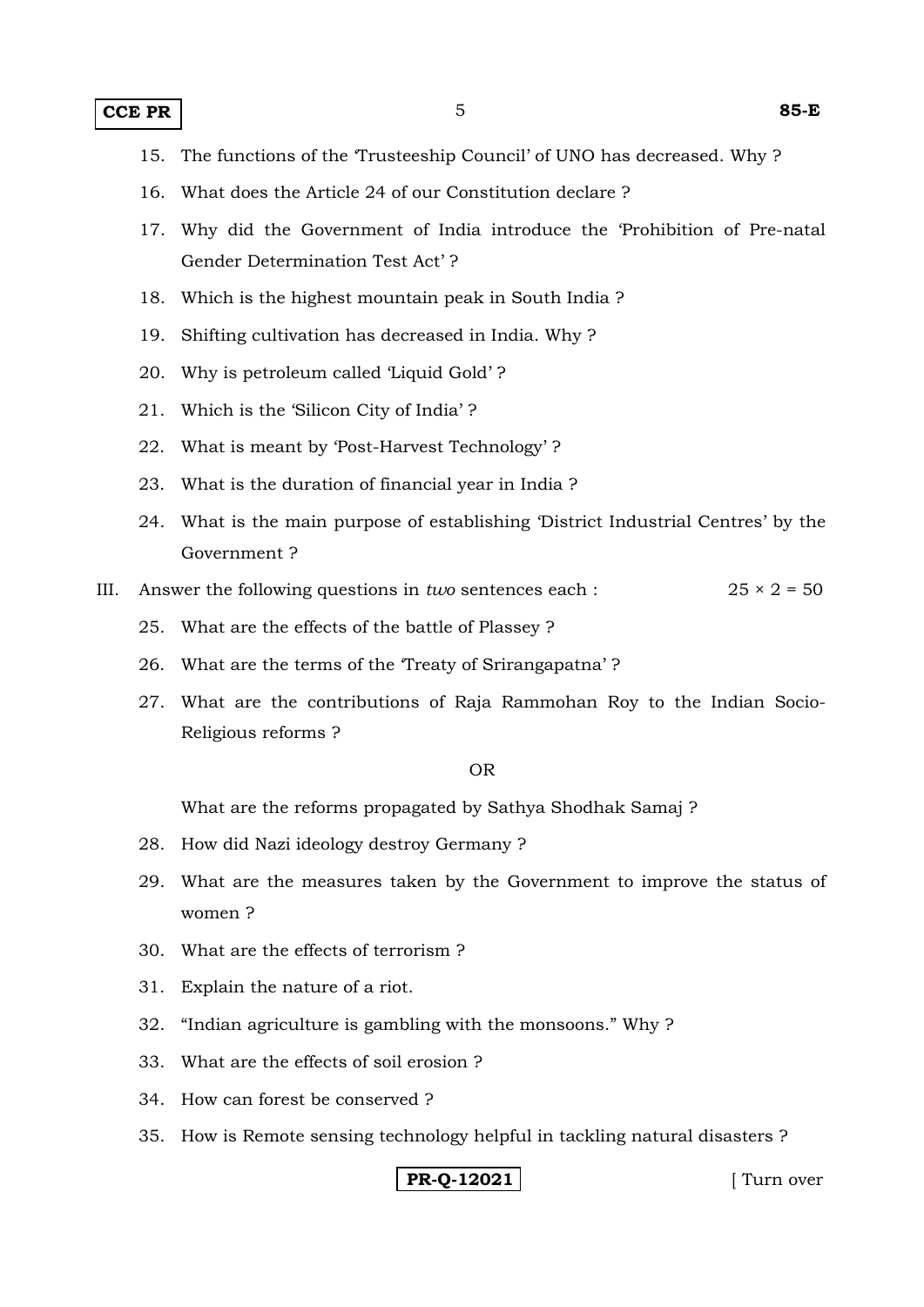- 36. How can coastal erosion be prevented ?
- 37. What are the effects of people migrating from rural to urban areas ?
- 38. Per capita income cannot be a true measure of development. Why ?
- 39. 'Environmental pollution is increasing due to Globalization.' Justify.
- 40. What are the causes that led to find alternative routes to India by the Europeans ?
- 41. Name the two power blocs formed during the period of Cold War.
- 42. What are the reforms adopted by Stalin in Russia ?
- 43. What are the measures taken to spread literacy in India ?
- 44. Name the collective protests organized in India to protect environment.
- 45. Which are the four major physical divisions of India ?
- 46. Which are the factors that influence the climate of India ?
- 47. Name the major ports found in the Western Coast of India.
- 48. Name two housing programmes implemented by the Government.
- 49. How is the term 'Bank' derived ?
- IV. Answer the following questions in *six* sentences each :  $6 \times 3 = 18$ 
	- 50. "The First War of Indian Independence 1857 did not bring expected results." Give reasons.

#### OR

 "The British rule had major impacts on the field of Indian education." Justify.

51. Which are the factors influencing India's foreign policy ?

OR

 What are the reasons for our strained relationship with China in recent days ?

52. How is the government trying to solve untouchability ?

OR

What are the remedial measures to solve the problem of unemployment ?